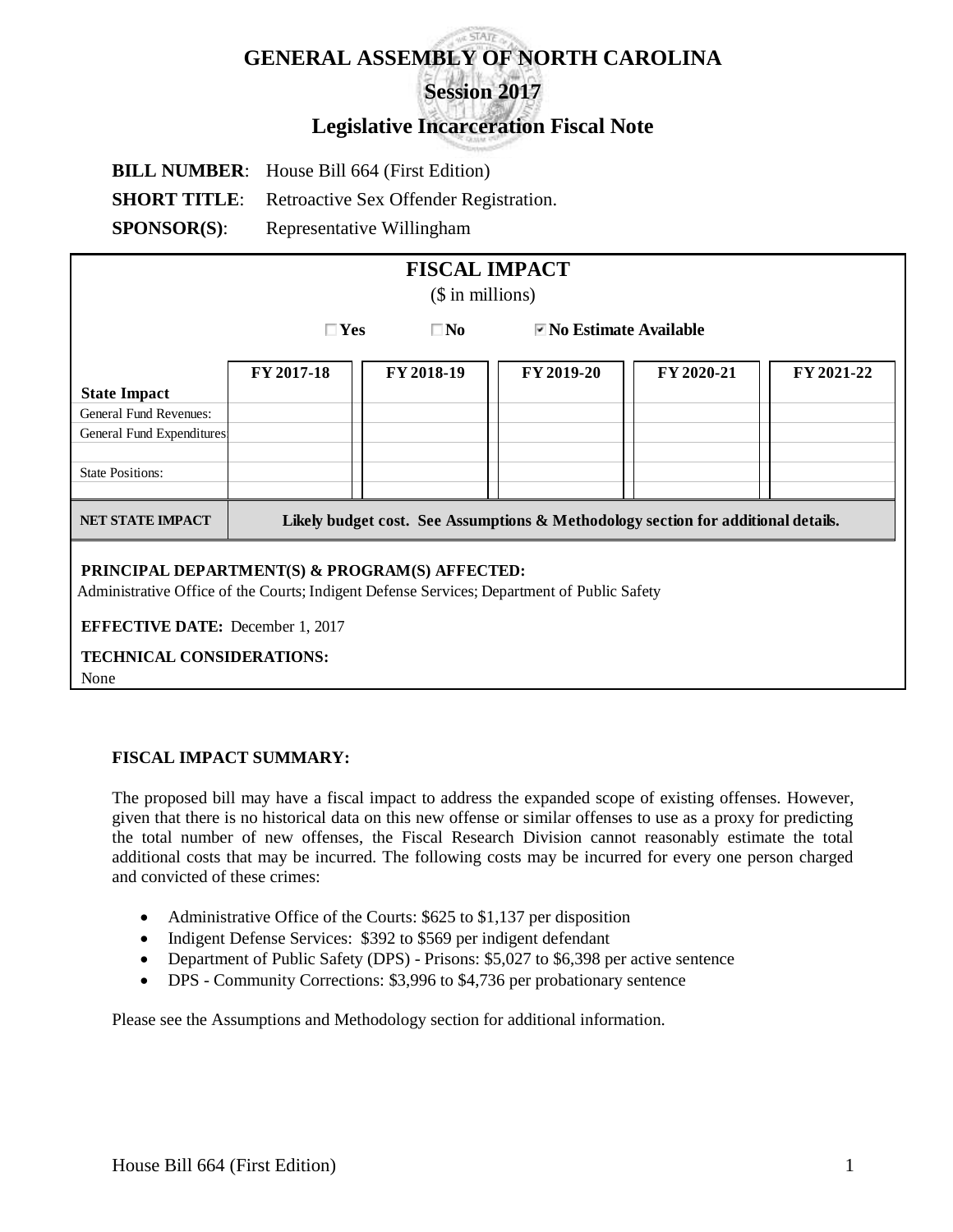#### **BILL SUMMARY:**

This bill amends G.S. 14-208.7, Registration, by adding subsection (a3) which expands the number of offenders who must register as sex offenders. Impact would occur when a person who has a prior reportable offense but was not required to register as a sex offender meets the criteria set out in G.S. 14- 208.7(a3) and violates any of the related offenses in Article 27A, Sex Offender Registration Programs, in Chapter 14 of the General Statutes. The proposed changes would affect the following offenses related to sex offender registration and compliance:

| <b>Offenses Related to Sex Offender Registration and Compliance</b> |                                                        |                      |  |  |  |  |
|---------------------------------------------------------------------|--------------------------------------------------------|----------------------|--|--|--|--|
| <b>Statute</b>                                                      | <b>Title</b>                                           | <b>Offense Class</b> |  |  |  |  |
| G.S. 14-208.11                                                      | Failure to register; falsification of verification     | Class F felony       |  |  |  |  |
|                                                                     | notice; failure to return form; order for arrest       |                      |  |  |  |  |
| G.S. 14-208.17                                                      | Sexual predator prohibited from working or             | Class F felony       |  |  |  |  |
|                                                                     | volunteering for child-involved activities; limitation |                      |  |  |  |  |
|                                                                     | on residential use                                     |                      |  |  |  |  |
| G.S. $14-208.16$                                                    | Residential restrictions                               | Class G felony       |  |  |  |  |
| G.S. 14-208.11A                                                     | Duty to report noncompliance of a sex offender;        | Class H felony       |  |  |  |  |
|                                                                     | penalty for failure to report in certain circumstances |                      |  |  |  |  |
| G.S. 14-208.18                                                      | Sex offender unlawfully on premises                    | Class H felony       |  |  |  |  |

# **ASSUMPTIONS AND METHODOLOGY:**

#### **General**

The Sentencing and Policy Advisory Commission prepares prison population projections for each bill containing a criminal penalty. The Commission assumes for such bills that expanding existing or creating new criminal offenses produces no deterrent or incapacitative effect on crime. Therefore, the Fiscal Research Division does not assume deterrent effects for any criminal penalty bill.

S.L. 2011-192 (H.B. 642), the Justice Reinvestment Act (JRA), made changes to North Carolina's court system, corrections system (both to prisons and probation), and to post-release supervision. All active sentences for felony offenses now result in a minimum of twelve months of post-release supervision (PRS) for B1-E level offenses and a minimum of nine months of PRS for F-I level offenses.

JRA also created the Statewide Misdemeanant Confinement Program (SMCP) for housing misdemeanants with sentences between 90 and 180 days in county jails (misdemeanants with shorter sentences were already the responsibility of the counties). County participation in the program is voluntary. The SMCP pays participating counties for misdemeanants' housing, transportation, and medical costs. In 2014, the program was expanded to include all misdemeanants with sentences longer than 90 days. The Sentencing and Policy Advisory Commission does not track county jail capacity, so it is not possible to estimate the impact of new or increased misdemeanor penalties on county jails.

#### **Judicial Branch**

The Administrative Office of the Courts provides Fiscal Research with a fiscal impact analysis for most criminal penalty bills. For such bills, fiscal impact is typically based on the assumption that court time will increase due to anticipated increases in trials and corresponding increases in workload for judges, clerks, and prosecutors. This increased court time is also expected to result in greater expenditures for jury fees and indigent defense.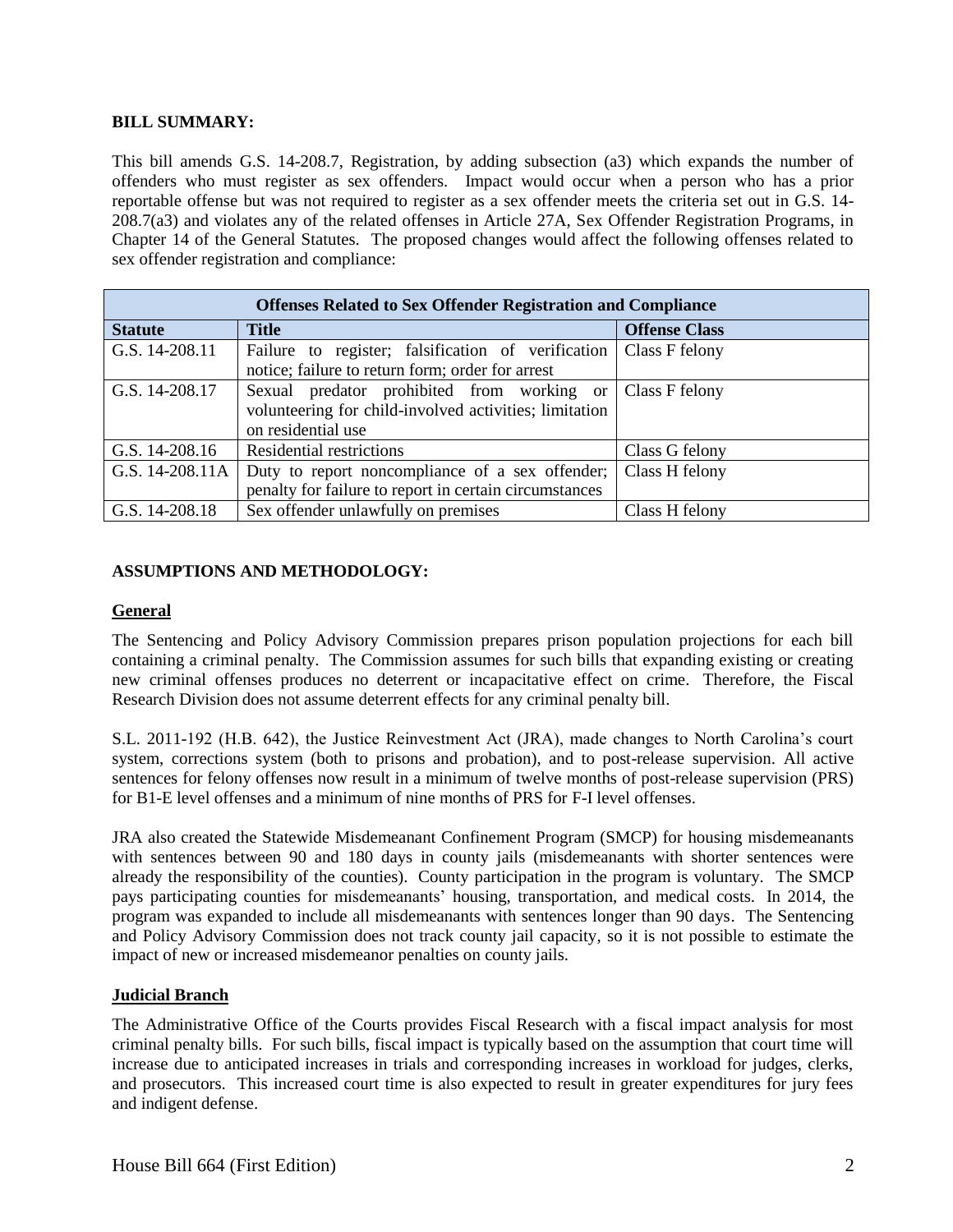The bill expands the scope of several existing felony offenses. AOC does not have historical data upon which to estimate the number of charges that might occur. AOC provides estimates of the average cost to the court for a charge by offense class. The table below shows the cost to AOC for each offense class affected by this bill.

| <b>AOC Cost by Offense Class</b> |                      |                 |  |  |  |  |
|----------------------------------|----------------------|-----------------|--|--|--|--|
| <b>Statute</b>                   | <b>Offense Class</b> | <b>AOC</b> Cost |  |  |  |  |
| G.S. 14-208.11                   | Class F felony       | \$1,137         |  |  |  |  |
| G.S. 14-208.17                   | Class F felony       | \$1,137         |  |  |  |  |
| G.S. 14-208.16                   | Class G felony       | \$938           |  |  |  |  |
| G.S. 14-208.11A                  | Class H felony       | \$625           |  |  |  |  |
| G.S. 14-208.18                   | Class H felony       | \$625           |  |  |  |  |

The Office of Indigent Defense Services (IDS) has provided Fiscal Research with the frequency and cost of indigent defense services for each level of crime, including the cost differentials for district and superior court with and without a trial and the percentage of cases handled in each category. Fiscal Research used this data to calculate a weighted average of IDS costs. The following table shows the usage rate and the weighted average cost for each offense class affected by this bill. These estimates assume the appointment of a PAC attorney. In districts that have Public Defender offices, cases may be handled by those offices. In those instances, these costs may not be incurred.

| <b>IDS Cost by Offense Class</b> |                      |                       |                 |  |  |  |
|----------------------------------|----------------------|-----------------------|-----------------|--|--|--|
| <b>Statute</b>                   | <b>Offense Class</b> | <b>IDS Usage Rate</b> | <b>IDS</b> Cost |  |  |  |
| G.S. 14-208.11                   | Class F felony       | 74%                   | \$569           |  |  |  |
| G.S. 14-208.17                   | Class F felony       | 74%                   | \$569           |  |  |  |
| G.S. 14-208.16                   | Class G felony       | 78%                   | \$498           |  |  |  |
| G.S. 14-208.11A                  | Class H felony       | 78%                   | \$392           |  |  |  |
| G.S. 14-208.18                   | Class H felony       | 78%                   | \$392           |  |  |  |

# **Department of Public Safety – Prisons**

The chart below depicts the projected inmate population relative to available prison bed capacity systemwide. Capacity projections assume operation at Expanded Operating Capacity,<sup>1</sup> and represent the total number of beds in operation, or authorized for construction or operation as of December 2016.

Based on the most recent population projections and estimated bed capacity, there are surplus prison beds available for the five-year fiscal note horizon and beyond. Therefore, no additional beds will be required unless the projected number of additional inmates resulting from a bill (row four) exceeds the projected number of beds under the inmate population (row three).

 $\overline{a}$ 

 $\frac{1}{2}$  Expanded Operating Capacity (EOC) is: 1) the number of single cells housing one inmate, 2) the number of single cells housing two inmates, and 3) the number of beds in dormitories, allowing between 35 (130% of Standard Operating Capacity) and 50 (SOC) square feet per inmate.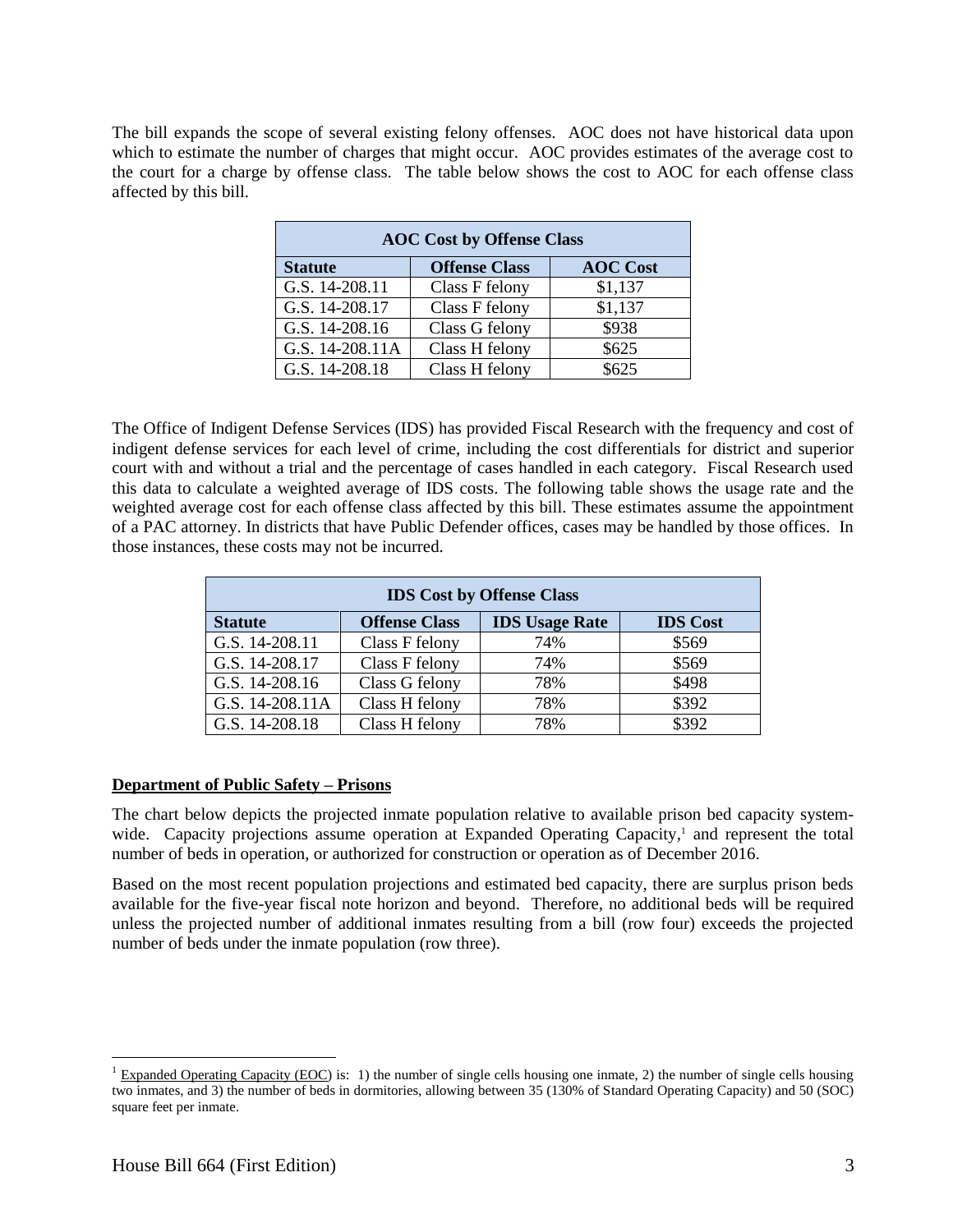| <b>Population Projections and Bed Capacity</b><br><b>Five Year Impact</b>    |                 |                        |                 |                 |                 |
|------------------------------------------------------------------------------|-----------------|------------------------|-----------------|-----------------|-----------------|
|                                                                              | June 30<br>2018 | <b>June 30</b><br>2019 | June 30<br>2020 | June 30<br>2021 | June 30<br>2022 |
| 1. Inmates $2$                                                               | 37,304          | 37,601                 | 37.367          | 37,385          | 37,642          |
| 2. Prison Beds (Expanded Capacity)                                           | 38,373          | 38,373                 | 38,373          | 38,373          | 38,373          |
| 3. Beds Over/(Under) Inmate Population                                       | 1,069           | 772                    | 1,006           | 988             | 731             |
| 4. Additional Inmates Due to this Bill <sup>3</sup><br>No estimate available |                 |                        |                 |                 |                 |
| 5. Additional Beds Required                                                  |                 |                        |                 |                 |                 |

Since the bill expands the scope of several existing offenses, the Sentencing Commission does not have any historical data from which to estimate the impact of this bill on the prison population. A threshold analysis is provided when it is not known how many offenders might be convicted and sentenced as a result of the proposed change. For each offense class, the threshold estimate is the number of convictions that result in the need for one prison bed in the first year.

In FY 2015-16, 50% of Class F felony convictions resulted in active sentences, with an average estimated time served of 17 months. Nine months of post-release supervision is required upon release from prison following an active sentence or revocation of probation. The following table shows the estimated annual impact if there were two convictions (the threshold) or 20 convictions for this proposed offense per year. The five year estimates take into account the combination of active sentences and probation and postrelease supervision violations resulting in confinement, as well as growth rates adopted by the Sentencing Commission's Forecasting Technical Advisory Group.

| <b>Estimated Prison Bed Impact Using Threshold Convictions and 20 Convictions</b><br><b>Class F Felony</b> |  |  |    |  |     |  |
|------------------------------------------------------------------------------------------------------------|--|--|----|--|-----|--|
| <b>Convictions</b><br><b>Year 5</b><br>Year 1<br>Year 4<br><b>Year 2</b><br><b>Year 3</b>                  |  |  |    |  |     |  |
| 2 (Threshold)                                                                                              |  |  |    |  |     |  |
|                                                                                                            |  |  | 19 |  | , Q |  |

In addition to the capital costs that may be associated with additional bed needs, there are also per diem costs for housing inmates. The cost to add one additional inmate to the prison system is \$15.02 per day, or \$457 per month, which includes the cost of food, clothing, and health care. In FY 2015-16, 50% of Class F felony offenders received active sentences averaging 17 months. For every one Class F felony offender receiving an active sentence, the cost to the prison section will be \$7,259 (\$457 monthly cost times 17 months).

In FY 2015-16, 39% of Class G felony convictions resulted in active sentences, with an average estimated time served of 14 months. Nine months of post-release supervision is required upon release from prison

 $\overline{a}$ 

<sup>&</sup>lt;sup>2</sup> The Sentencing and Policy Advisory Commission prepares inmate population projections annually. These projections are derived from: historical information on incarceration and release rates under Structured Sentencing; crime rate forecasts by a technical advisory group; probation and offender revocation rates; and the decline (parole and max-outs) of the stock prison population sentenced under prior sentencing acts. Projections were updated in February 2017.

<sup>&</sup>lt;sup>3</sup> Criminal penalty bills effective December 1, 2017 should not affect prison population and bed needs until FY 2018-19 due to the lag time between offense charge and sentencing - six months on average. No delayed effect is presumed for the Court System.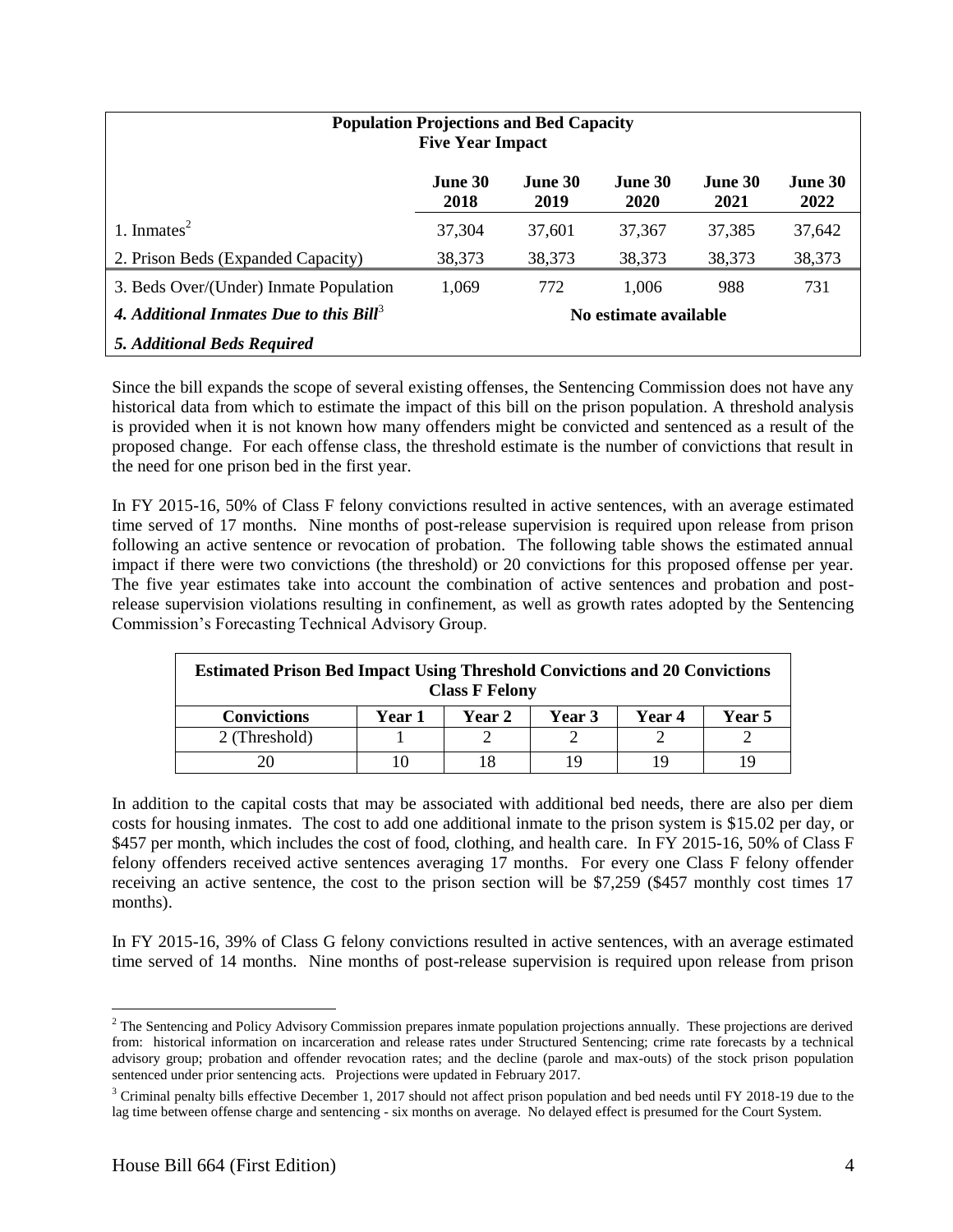following an active sentence or revocation of probation. The following table shows the estimated annual impact if there were three convictions (the threshold) or 20 convictions for this proposed offense per year.

| <b>Estimated Prison Bed Impact Using Threshold Convictions and 20 Convictions</b><br><b>Class G Felony</b> |        |               |        |               |        |  |
|------------------------------------------------------------------------------------------------------------|--------|---------------|--------|---------------|--------|--|
| <b>Convictions</b>                                                                                         | Year 1 | <b>Year 2</b> | Year 3 | <b>Year 4</b> | Year 5 |  |
| 3 (Threshold)                                                                                              |        |               |        |               |        |  |
|                                                                                                            |        | 14            | 14     | 14            |        |  |

In FY 2015-16, 39% of Class G felony offenders received active sentences averaging 14 months. For every one Class G felony offender receiving an active sentence, the cost to the prison section will be \$6,398 (\$457 monthly cost times 14 months).

In FY 2015-16, 35% of Class H felony convictions resulted in active sentences, with an average estimated time served of 11 months. Nine months of post-release supervision is required upon release from prison following an active sentence or revocation of probation. The following table shows the estimated annual bed impact if there were four convictions (the threshold) or 20 convictions for this proposed offense per year.

| <b>Estimated Prison Bed Impact Using Threshold Convictions and 20 Convictions</b><br><b>Class H Felony</b> |  |  |    |  |  |  |
|------------------------------------------------------------------------------------------------------------|--|--|----|--|--|--|
| <b>Convictions</b><br><b>Year 5</b><br>Year 1<br>Year 2<br><b>Year</b> 3<br>Year 4                         |  |  |    |  |  |  |
| 4 (Threshold)                                                                                              |  |  |    |  |  |  |
| 20                                                                                                         |  |  | 10 |  |  |  |

In FY 2015-16, 35% of Class H felony offenders received active sentences averaging 11 months. For every one Class H felony offender receiving an active sentence, the cost to the prison section will be \$5,027 (\$457 monthly cost times 11 months).

# **Department of Public Safety – Community Corrections**

All active sentences for felony offenses now result in a minimum of twelve months of post-release supervision (PRS) for B1-E level offenses and a minimum of nine months of PRS for F-I level offenses. Additionally, for felony offense classes F through I offenders may be given non-active (intermediate or community) sentences exclusively, or in conjunction with imprisonment (split-sentence). Sanctions include electronic house arrest, community service, substance abuse treatment, participation in educational or vocational skills development, payment of court costs, fines, and restitution, and short-term jail sentences not exceeding six days per month.

JRA essentially eliminated the distinction between "community" and "intermediate" supervision. Under structured sentencing, the two types of supervision were each defined by a set of specific sanctions. Under JRA, both community and intermediate probation may now include electronic monitoring, short-term periods of confinement, substance abuse assessment, monitoring, and treatment, participation in educational programs or vocational skills development. Whether a probationer is subject to more stringent conditions is determined by the results of a risk-needs assessment administered by the Department of Public Safety.

All types of post-release supervision are supervised by the Community Corrections Section (CCS); CCS also oversees community service. Supervision by a probation officer costs \$148 per offender, per month; no cost is assumed for those receiving unsupervised probation, or who are only ordered to pay fines, fees, or